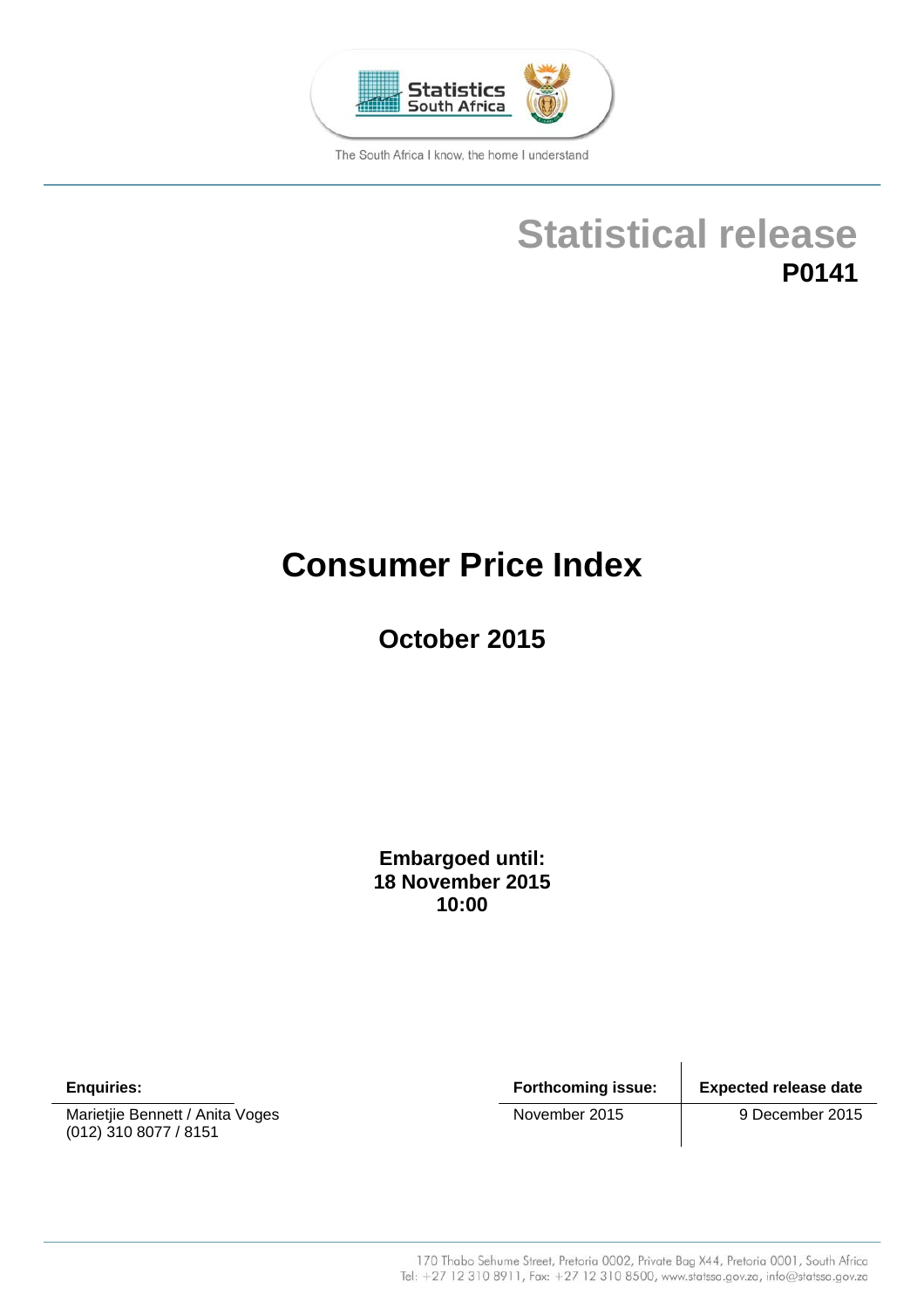#### **TABLE OF CONTENTS**

| Table C - Contributions of the different groups to the annual percentage change in the CPI headline 5  |  |
|--------------------------------------------------------------------------------------------------------|--|
| Table D - Contributions of the different groups to the monthly percentage change in the CPI headline 5 |  |
|                                                                                                        |  |
|                                                                                                        |  |
|                                                                                                        |  |
|                                                                                                        |  |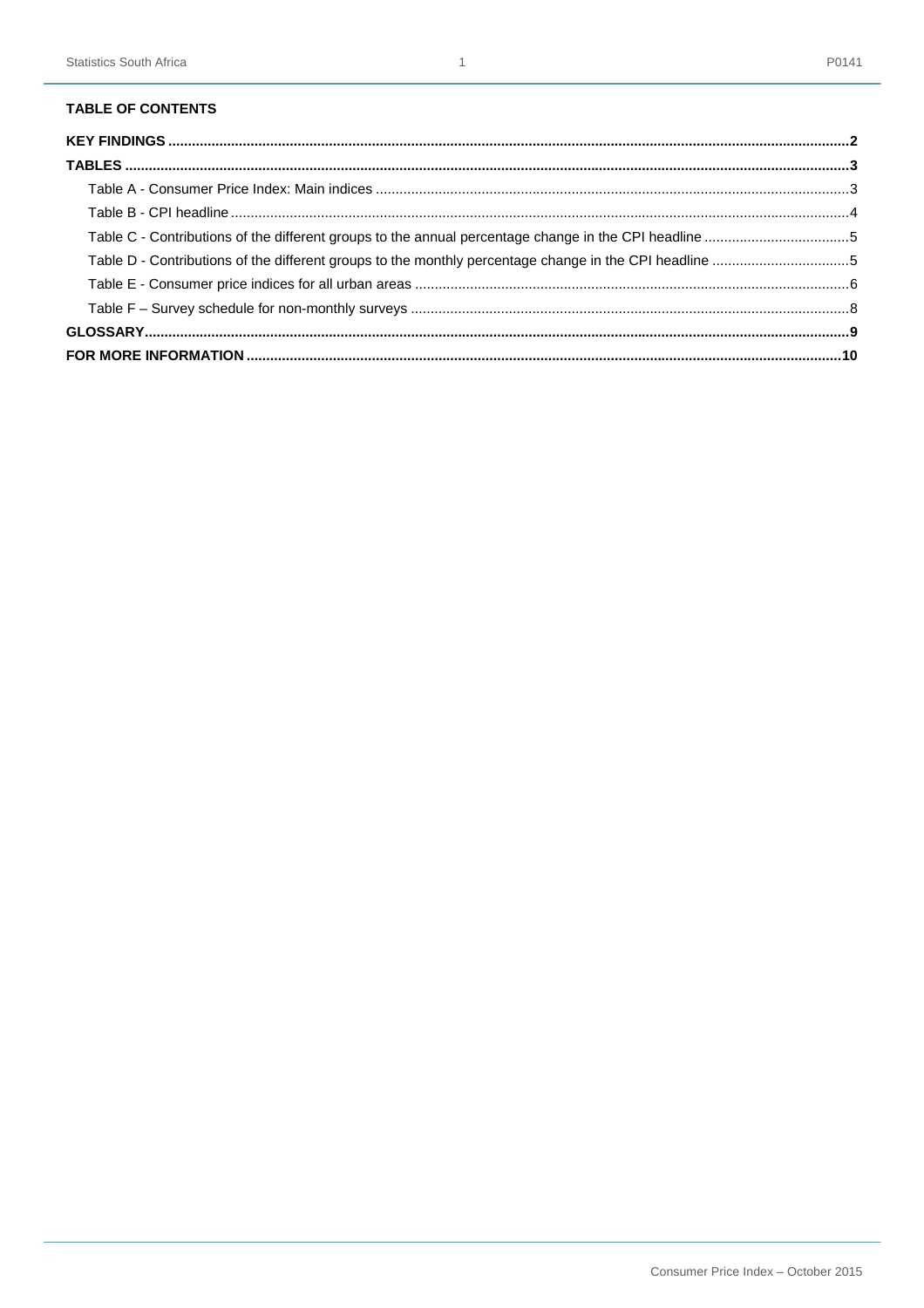# **Headline consumer price index (CPI for all urban areas)**

Annual consumer price inflation was **4,7%** in October 2015, up from 4,6% in September 2015.

The consumer price index increased by 0,3% month-on-month in October 2015.

**Table C** (page 5) shows contributions to headline annual consumer price inflation. The annual rate for alcoholic beverages and tobacco fell from 8,7% in September (contributing 0,5 of a percentage point) to 7,4% in October (contributing 0,4 of a percentage point). However, with reference to Table C, this change was more than offset by the change in the residual, which reflects the effect of rounding the contributions to one decimal point.

2

**Table D** (page 5) shows contributions to the month-on-month rate of 0,3% in October.

- **Food and non-alcoholic beverages** contributed 0,1 of a percentage point. The index increased by 0,5% month-on-month. The items with the highest monthly rates were oils and fats (2,0%) and vegetables (1,4%).
- **Transport** contributed 0,1 of a percentage point. The index increased by 0,5% month-on-month.

In October the CPI for **goods** increased by 3,7% year-on-year (3,6% in September), and the CPI for **services**  increased by 5,6% year-on-year (unchanged from September).

**Provincial** annual inflation rates ranged from 3,9% in Mpumalanga to 4,9% in Western Cape and Free State (see Table A).

**Note:** Not all items in the CPI are surveyed every month. Table F (page 8) shows the survey schedule for items that are not surveyed monthly. No additional surveys are scheduled for November 2015.

> **PJ Lehohla Statistician-General**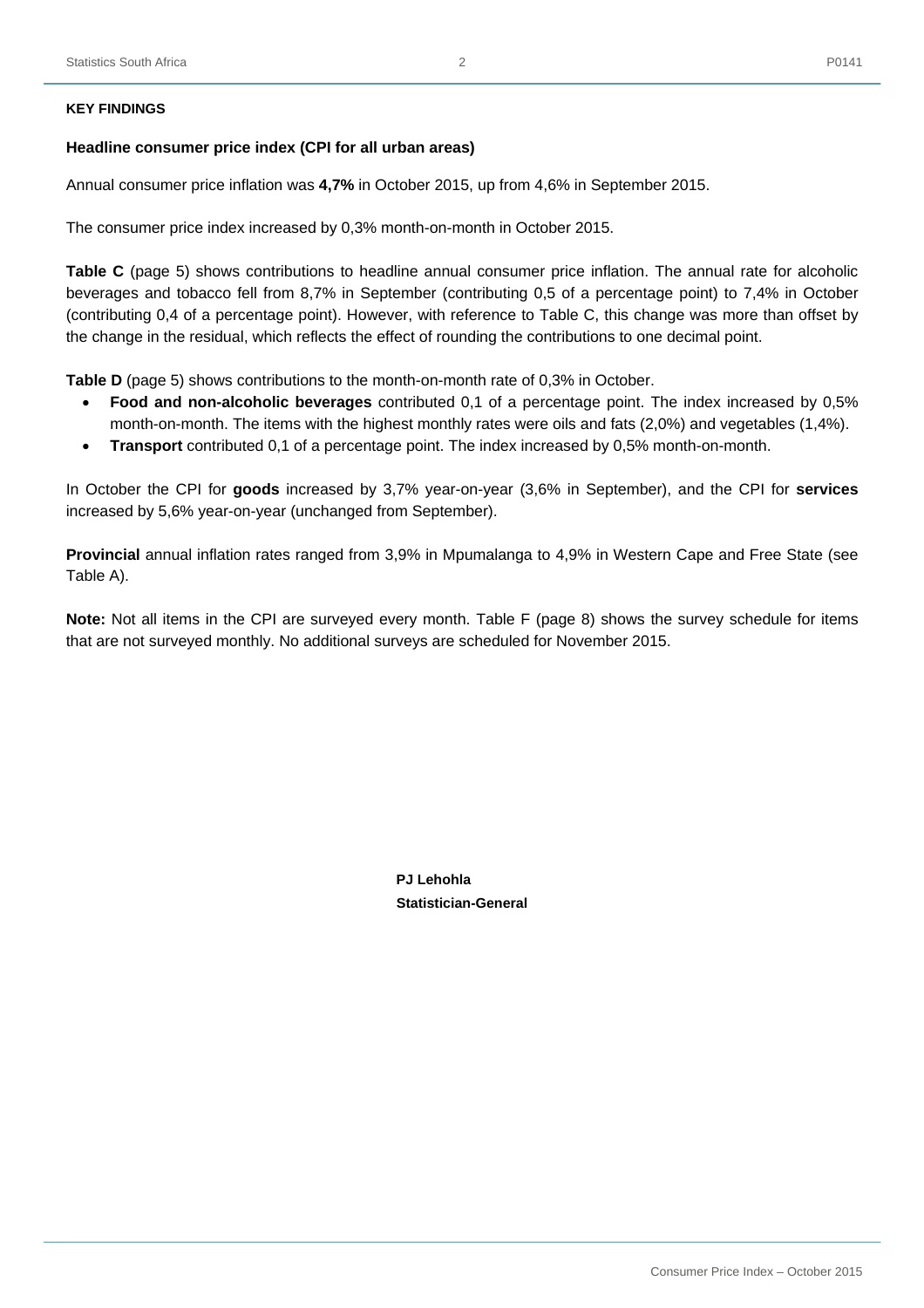# **TABLES**

# **Table A - Consumer Price Index: Main indices**

Unless otherwise stated the table refers to all urban areas.

|                             |                                                                 |                         | Weight         |                | Index (Dec 2012=100) |                | Percentage change |            |
|-----------------------------|-----------------------------------------------------------------|-------------------------|----------------|----------------|----------------------|----------------|-------------------|------------|
|                             | Group                                                           |                         |                | Oct 2014       | Sep 2015             | Oct 2015       | Oct 2015          | Oct 2015   |
|                             |                                                                 |                         |                |                |                      |                | VS.               | VS.        |
|                             |                                                                 |                         |                |                |                      |                | Sep 2015          | Oct 2014   |
| All items (CPI<br>Headline) |                                                                 |                         | 100,00         | 111,2          | 116,1                | 116,4          | 0,3               | 4,7        |
| Analytical                  | CPI per expenditure quintile                                    | 1                       | 2,27           | 110,5          | 116,1                | 116,4          | 0,3               | 5,3        |
| series                      |                                                                 | $\overline{\mathbf{2}}$ | 4,58           | 110,4          | 115,6                | 115,9          | 0,3               | 5,0        |
|                             |                                                                 | $\overline{\mathbf{3}}$ | 8,08           | 110,5          | 115,5                | 115,7          | 0,2               | 4,7        |
|                             |                                                                 | 4                       | 18,60          | 110,9          | 115,6                | 115,8          | 0,2               | 4,4        |
|                             |                                                                 | 5                       | 66,47          | 111,4          | 116,3                | 116,6          | 0,3               | 4,7        |
|                             | CPI for all goods                                               |                         | 49,86          | 110,6          | 114,3                | 114,7          | 0,3               | 3,7        |
|                             | CPI for durable goods                                           |                         | 8,02           | 105,8          | 108,3                | 109,0          | 0,6               | 3,0        |
|                             | CPI for semi-durable goods                                      |                         | 6,32           | 108,3          | 112,0                | 112,4          | 0,4               | 3,8        |
|                             | CPI for non-durable goods                                       |                         | 35,52          | 112,1          | 116,1                | 116,4          | 0,3               | 3,8        |
|                             | <b>CPI for services</b>                                         |                         | 50,14          | 111,7          | 117,9                | 118,0          | 0,1               | 5,6        |
|                             | <b>CPI for pensioners</b>                                       |                         |                | 111,3          | 116,2                | 116,5          | 0,3               | 4,7        |
|                             | CPI for administered prices                                     | <b>Total</b>            | 18,48          | 113,7          | 117,5                | 117,5          | 0,0               | 3,3        |
|                             |                                                                 | Regulated               | 13,70          | 112,7          | 114,3                | 114,4          | 0,1               | 1,5        |
|                             |                                                                 | Not regulated           | 4,78           | 116,6          | 126,5                | 126,5          | 0,0               | 8,5        |
|                             | CPI for food and non-alcoholic                                  |                         |                |                |                      |                |                   |            |
|                             | beverages (NAB)                                                 |                         | 15,41          | 110,8          | 115,5                | 116,1          | 0,5               | 4,8        |
|                             | CPI excluding food and NAB                                      |                         | 84,59          | 111,3          | 116,2                | 116,4          | 0.2               | 4,6        |
|                             | <b>CPI excluding petrol</b>                                     |                         | 94,32          | 111,0          | 116,8                | 117,1          | 0,3               | 5,5        |
|                             | CPI excluding food and NAB and<br>petrol                        |                         | 78,91          | 111,1          | 117,1                | 117,3          | 0,2               | 5,6        |
|                             | CPI excluding food and NAB, petrol,                             |                         |                |                |                      |                |                   |            |
|                             | VAT, assessment rates, and finance                              |                         |                |                |                      |                |                   |            |
|                             | charges                                                         |                         | 76,41          | 111,1          | 117,0                | 117,2          | 0,2               | 5,5        |
|                             | <b>CPI excluding housing</b><br>CPI excluding petrol and energy |                         | 75,48<br>90,19 | 111,3<br>110,9 | 115,5<br>116,3       | 115,8<br>116,6 | 0,3<br>0,3        | 4,0<br>5,1 |
|                             | <b>CPI excluding energy</b>                                     |                         | 95,87          | 111,0          | 115,6                | 115,9          | 0,3               | 4,4        |
|                             | CPI excluding food and NAB, petrol                              |                         |                |                |                      |                |                   |            |
|                             | and energy                                                      |                         | 74,78          | 110,9          | 116,5                | 116,7          | 0,2               | 5,2        |
|                             | CPI excluding owners' equivalent<br>rent                        |                         | 88,58          | 111,5          | 116,4                | 116,7          | 0,3               | 4,7        |
|                             | CPI excluding administered prices                               |                         | 81,52          | 110,6          | 115,8                | 116.1          | 0,3               | 5,0        |
|                             | CPI administered prices excluding<br>petrol and paraffin        |                         | 12,75          | 113,8          | 123,3                | 123,3          | 0,0               | 8,3        |
|                             | <b>Trimmed mean</b>                                             |                         |                | 110,6          | 115,1                | 115,6          | 0,4               | 4,5        |
| Geographic                  | CPI for primary urban areas                                     |                         | 61,90          | 111,3          | 116,3                | 116,6          | 0,3               | 4,8        |
| indices                     | CPI for secondary urban areas                                   |                         | 20,49          | 110,9          | 115,5                | 115,8          | 0,3               | 4,4        |
|                             | CPI for rural areas <sup>1</sup>                                |                         | 17,61          | 110,8          | 115,1                | 115,5          | 0,3               | 4,2        |
|                             | CPI for total country                                           |                         | 100,00         | 111,1          | 115,9                | 116,2          | 0,3               | 4,6        |
|                             | <b>CPI per province</b>                                         | <b>Western Cape</b>     | 15,55          | 111,2          | 116,3                | 116,7          | 0,3               | 4,9        |
|                             |                                                                 | <b>Eastern Cape</b>     | 8,12           | 110,6          | 115,5                | 115,9          | 0,3               | 4,8        |
|                             |                                                                 | <b>Northern Cape</b>    | 1,57           | 110,6          | 115,0                | 115,0          | 0,0               | 4,0        |
|                             |                                                                 | <b>Free State</b>       | 5,12           | 110,7          | 116,0                | 116,1          | 0,1               | 4,9        |
|                             |                                                                 | KwaZulu-Natal           | 15,33          | 111,0          | 115,8                | 116,0          | 0,2               | 4,5        |
|                             |                                                                 | <b>North West</b>       | 5,59           | 110,7          | 115,0                | 115,2          | 0,2               | 4,1        |
|                             |                                                                 | Gauteng                 | 36,97          | 111,4          | 116,3                | 116,6          | 0,3               | 4,7        |
|                             |                                                                 | Mpumalanga              | 5,69           | 110,5          | 114,7                | 114,8          | 0,1               | 3,9        |
|                             |                                                                 | Limpopo                 | 6,06           | 111.6          | 115.5                | 116.1          | 0.5               | 4.0        |

<sup>1</sup> The rural CPI is compiled using data from rural and urban areas in accordance with the purchasing patterns of rural residents.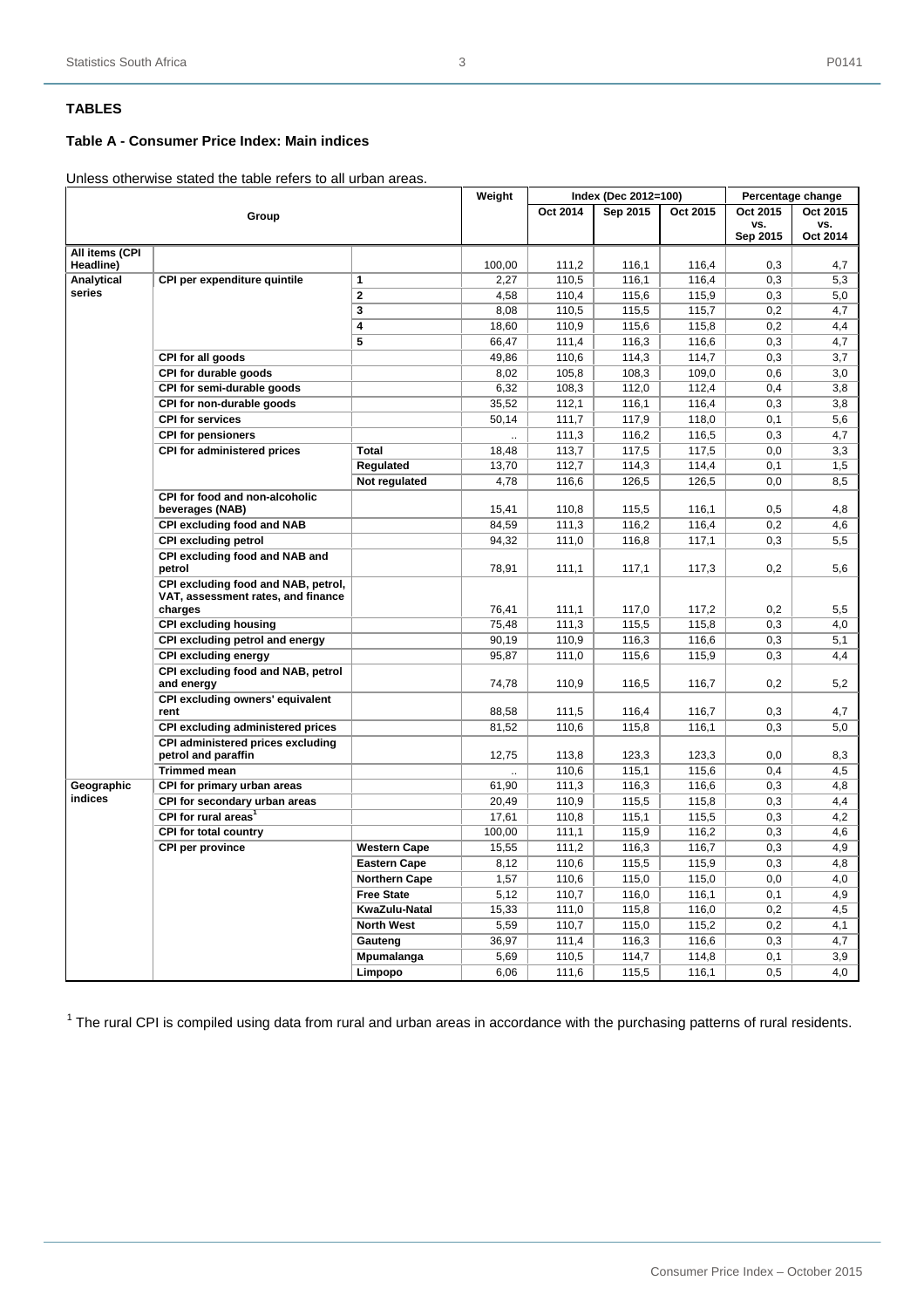| Year | Jan   | Feb   | Mar   | Apr   | May   | Jun   | Jul   | Aug   | Sep   | Oct   | Nov   | Dec       | Average   |
|------|-------|-------|-------|-------|-------|-------|-------|-------|-------|-------|-------|-----------|-----------|
| 2011 | 89,6  | 90,2  | 91.3  | 91.6  | 92.0  | 92,4  | 93,2  | 93,4  | 93,8  | 94.2  | 94.5  | 94,6      | 92,6      |
| 2012 | 95,2  | 95,7  | 96.8  | 97,2  | 97,2  | 97.5  | 97.8  | 98,0  | 98,9  | 99.5  | 99.8  | 100.0     | 97.8      |
| 2013 | 100,3 | 101,3 | 102.5 | 102.9 | 102.6 | 102.9 | 104.0 | 104.3 | 104.8 | 105.0 | 105.7 | 105,4     | 103,4     |
| 2014 | 106,1 | 107.3 | 108.  | 109.2 | 109,4 | 109,7 | 110.6 | 111.0 | 111.0 |       | 111.2 | 111.0     | 109,7     |
| 2015 | 110,8 | 111,5 | 113.1 | 114.1 | 114.4 | 114,9 | 116,1 | 116,1 | 116,  | 116,4 |       | $\cdot$ . | $\ddotsc$ |

#### **Table B1 - CPI headline index numbers (Dec 2012=100)**

<sup>1</sup> Annual average.

#### **Table B2 - CPI headline year-on-year rates**

| Year | Jan | Feb | Mar | Apr | Mav | Jun | Jul | Aug | Sep | Oct | <b>Nov</b> | <b>Dec</b> | Average   |
|------|-----|-----|-----|-----|-----|-----|-----|-----|-----|-----|------------|------------|-----------|
| 2011 | 3.7 | 3.7 | 4.1 | 4.2 | 4,5 | 5.0 | 5.3 | 5,3 | 5,7 | 6.0 | 6,1        | 6,1        | 5,0       |
| 2012 | 6,3 | 6,1 | 6,0 | 6,1 | 5,7 | 5,5 | 4.9 | 5,0 | 5,5 | 5,6 | 5,6        | 5,7        | 5,6       |
| 2013 | 5.4 | 5,9 | 5.9 | 5,9 | 5,6 | 5.5 | 6.3 | 6,4 | 6,0 | 5.5 | 5,3        | 5,4        | 5.7       |
| 2014 | 5,8 | 5,9 | 6.0 | 6,1 | 6,6 | 6,6 | 6.3 | 6,4 | 5,9 | 5.9 | 5.8        | 5,3        | 6.7       |
| 2015 | 4.4 | 3,9 | 4,0 | 4,5 | 4,6 | 4.7 | 5,0 | 4,6 | 4,6 | 4.7 | $\cdot$ .  | $\cdots$   | $\ddotsc$ |

<sup>1</sup> Annual average.

Rates shown in Table B2 show the official inflation rates as published in the monthly CPI release. Differences due to rounding off may occur when using the rebased indices in Table B1 to calculate the rates of change.

#### **Figure 1 - CPI headline index numbers and year-on-year rates**

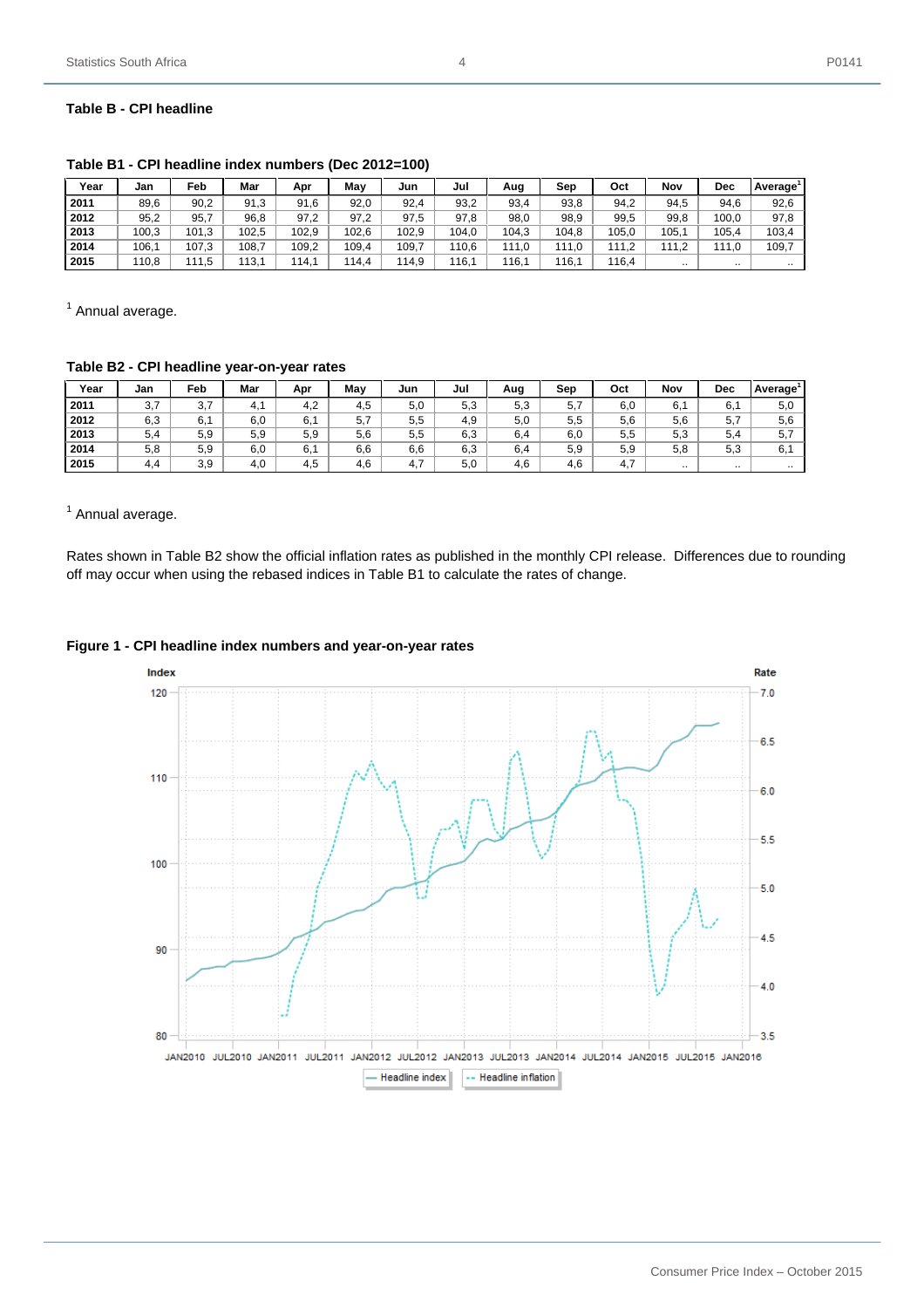# **Table C - Contributions of the different groups to the annual percentage change in the CPI headline**

|                                        | Contribution |          |
|----------------------------------------|--------------|----------|
| Group                                  | Sep 2015     | Oct 2015 |
| Food and non-alcoholic beverages       | 0,7          | 0,7      |
| Alcoholic beverages and tobacco        | 0.5          | 0.4      |
| <b>Clothing and footwear</b>           | 0.2          | 0,2      |
| <b>Housing and utilities</b>           | 1,6          | 1,6      |
| <b>Household contents and services</b> | 0,1          | 0,1      |
| Health                                 | 0,1          | 0,1      |
| <b>Transport</b>                       | $-0,1$       | $-0,1$   |
| <b>Recreation and culture</b>          | 0,1          | 0,1      |
| <b>Education</b>                       | 0,3          | 0,3      |
| <b>Restaurants and hotels</b>          | 0,2          | 0,2      |
| Miscellaneous goods and services       | 1,1          | 1,1      |
| Residual                               | $-0,2$       | 0,0      |
| All Items                              | 4.6          | 4,7      |

# **Table D - Contributions of the different groups to the monthly percentage change in the CPI headline**

| Group                            | <b>Contribution</b> |          |  |  |
|----------------------------------|---------------------|----------|--|--|
|                                  | Sep 2015            | Oct 2015 |  |  |
| Food and non-alcoholic beverages | 0,0                 | 0,1      |  |  |
| <b>Housing and utilities</b>     | 0,2                 | 0,0      |  |  |
| <b>Transport</b>                 | $-0,3$              | 0,1      |  |  |
| <b>Residual</b>                  | 0,1                 | 0,1      |  |  |
| All Items                        | 0,0                 | $_{0,3}$ |  |  |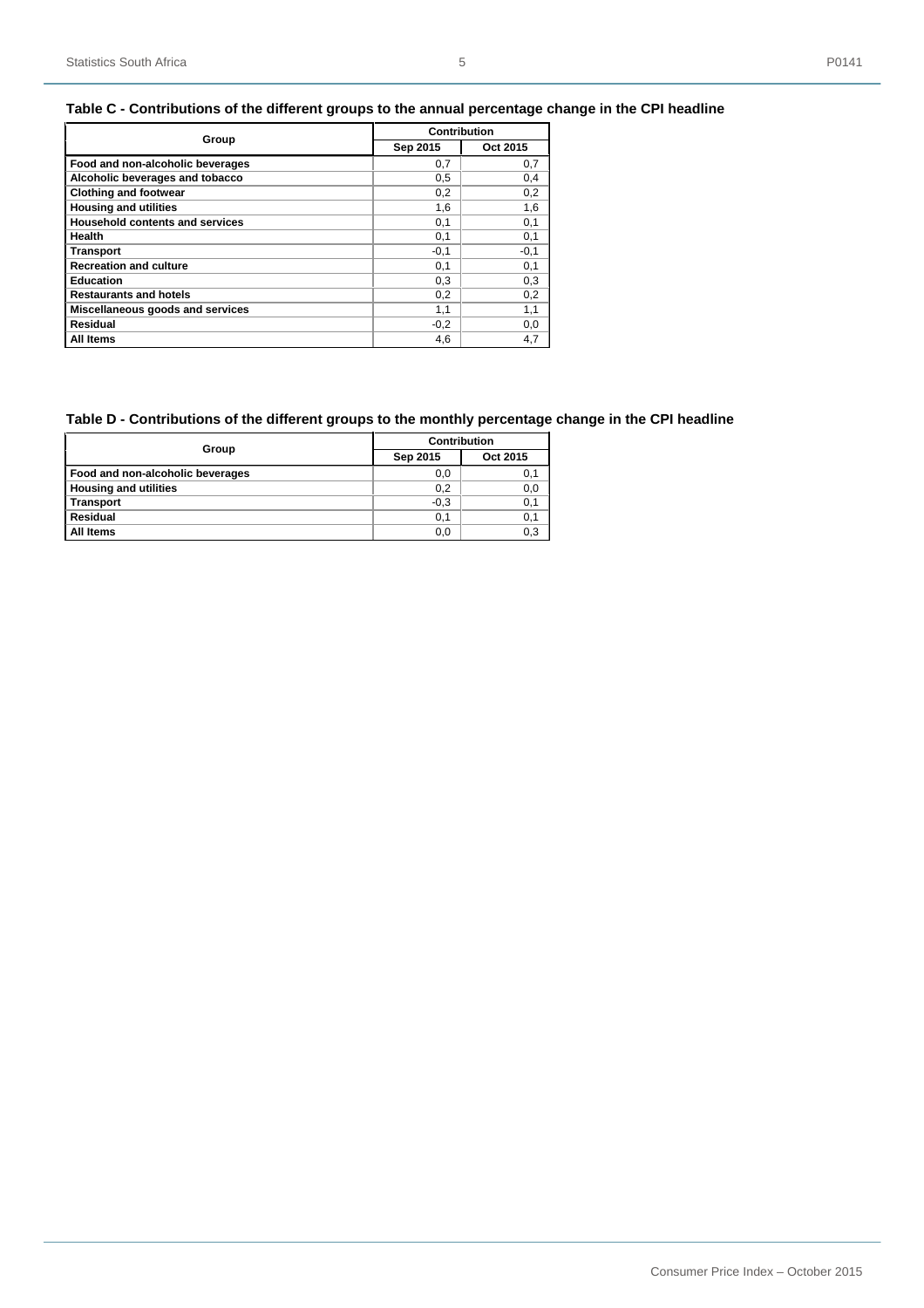# **Table E - Consumer price indices for all urban areas**

|                          |                                              |                               | Weight |          | Index (Dec 2012=100) |          | Percentage change |                 |
|--------------------------|----------------------------------------------|-------------------------------|--------|----------|----------------------|----------|-------------------|-----------------|
|                          | Group                                        |                               |        | Oct 2014 | Sep 2015             | Oct 2015 | Oct 2015          | Oct 2015        |
|                          |                                              |                               |        |          |                      |          | VS.<br>Sep 2015   | vs.<br>Oct 2014 |
| All items (CPI           |                                              |                               |        |          |                      |          |                   |                 |
| Headline)                |                                              |                               | 100,00 | 111,2    | 116,1                | 116,4    | 0,3               | 4,7             |
| Food and non-            |                                              |                               | 15,41  | 110,8    | 115,5                | 116,1    | 0,5               | 4,8             |
| alcoholic                | Food                                         |                               | 14,20  | 110,9    | 115,6                | 116,3    | 0.6               | 4,9             |
| beverages                |                                              | Processed                     | 6,78   | 112,7    | 118,0                | 118,5    | 0,4               | 5,1             |
|                          |                                              | <b>Unprocessed</b>            | 7,42   | 109,2    | 113,5                | 114,2    | 0,6               | 4,6             |
|                          |                                              | <b>Bread and cereals</b>      | 3,55   | 109,8    | 117,1                | 117,6    | 0,4               | 7,1             |
|                          |                                              | <b>Meat</b>                   | 4,56   | 107,6    | 111,9                | 112,3    | 0,4               | 4,4             |
|                          |                                              | Fish                          | 0,37   | 113,8    | 122,5                | 123,4    | 0,7               | 8,4             |
|                          |                                              | Milk, eggs and<br>cheese      | 1,74   | 119.9    | 123,5                | 123,5    | 0,0               | 3,0             |
|                          |                                              | Oils and fats                 | 0,55   | 100.8    | 109.0                | 111.2    | 2,0               | 10,3            |
|                          |                                              | <b>Fruit</b>                  | 0,23   | 97,4     | 96,9                 | 97,2     | 0,3               | $-0.2$          |
|                          |                                              | Vegetables                    | 1,61   | 114,1    | 113,2                | 114,8    | 1,4               | 0,6             |
|                          |                                              | Sugar, sweets and<br>desserts | 0,65   | 115,1    | 124,4                | 125,1    | 0,6               | 8,7             |
|                          |                                              | Other food                    | 0,94   | 114,0    | 117,3                | 117,7    | 0,3               | 3,2             |
|                          | Non-alcoholic beverages                      |                               | 1,21   | 109,7    | 113,7                | 114,1    | 0,4               | 4,0             |
|                          |                                              | <b>Hot beverages</b>          | 0,32   | 114,2    | 120,7                | 120,9    | 0,2               | 5,9             |
|                          |                                              | <b>Cold beverages</b>         | 0.89   | 108.1    | 111,2                | 111,6    | 0,4               | 3,2             |
| <b>Alcoholic</b>         |                                              |                               | 5,43   | 114.6    | 122.9                | 123.1    | 0,2               | 7,4             |
| beverages and            | <b>Alcoholic beverages</b>                   |                               | 3.95   | 114.8    | 124.3                | 124.5    | 0.2               | 8.4             |
| tobacco                  |                                              | <b>Spirits</b>                | 0,76   | 117,4    | 125,4                | 125,3    | $-0,1$            | 6,7             |
|                          |                                              | Wine                          | 0,74   | 109,9    | 116,8                | 117,4    | 0,5               | 6,8             |
|                          |                                              | Beer                          | 2,45   | 115,4    | 126,2                | 126,4    | 0,2               | 9,5             |
|                          | <b>Tobacco</b>                               |                               | 1,48   | 114,2    | 119,3                | 119,2    | $-0,1$            | 4,4             |
| <b>Clothing and</b>      |                                              |                               | 4,07   | 108,9    | 113,6                | 113,9    | 0,3               | 4,6             |
| footwear                 | Clothing                                     |                               | 2,76   | 109,2    | 114,1                | 114,5    | 0,4               | 4,9             |
|                          | Footwear                                     |                               | 1,31   | 108,3    | 112,5                | 112,9    | 0,4               | 4,2             |
| Housing and              |                                              |                               | 24,52  | 110,9    | 118,0                | 118,0    | 0,0               | 6,4             |
| utilities                | <b>Actual rentals for housing</b>            |                               | 4,76   | 109,3    | 114,7                | 114,7    | 0,0               | 4,9             |
|                          | Owners' equivalent rent                      |                               | 11,42  | 108,8    | 114,1                | 114,1    | 0,0               | 4,9             |
|                          | <b>Maintenance and repair</b>                |                               | 1,31   | 108,7    | 111,1                | 110,8    | $-0,3$            | 1,9             |
|                          | Water and other services                     |                               | 2,85   | 117,2    | 128,7                | 128,7    | 0,0               | 9,8             |
|                          | <b>Electricity and other fuels</b>           |                               | 4,18   | 114,9    | 127,7                | 127,7    | 0,0               | 11,1            |
| <b>Household</b>         |                                              |                               | 4,79   | 105,7    | 108,8                | 108,9    | 0,1               | 3,0             |
| contents and<br>services | Furnishings, floor coverings and<br>textiles |                               | 1,12   | 97.0     | 94,5                 | 94,9     | 0,4               | $-2,2$          |
|                          | Appliances, tableware and<br>equipment       |                               | 0,78   | 105,3    | 107,9                | 108,7    | 0,7               | 3,2             |
|                          | <b>Supplies and services</b>                 |                               | 2,89   | 109,1    | 114,5                | 114,4    | $-0,1$            | 4.9             |
|                          |                                              | <b>Domestic workers'</b>      |        |          |                      |          |                   |                 |
|                          |                                              | wages                         | 2,35   | 110,1    | 115,8                | 115,8    | 0,0               | 5,2             |
| <b>Health</b>            |                                              |                               | 1,46   | 110,9    | 116,8                | 117,4    | 0,5               | 5,9             |
|                          | <b>Medical products</b>                      |                               | 0,74   | 109,0    | 113,6                | 114,7    | 1,0               | 5,2             |
|                          | <b>Medical services</b>                      |                               | 0,72   | 112,8    | 120,2                | 120,2    | 0,0               | 6,6             |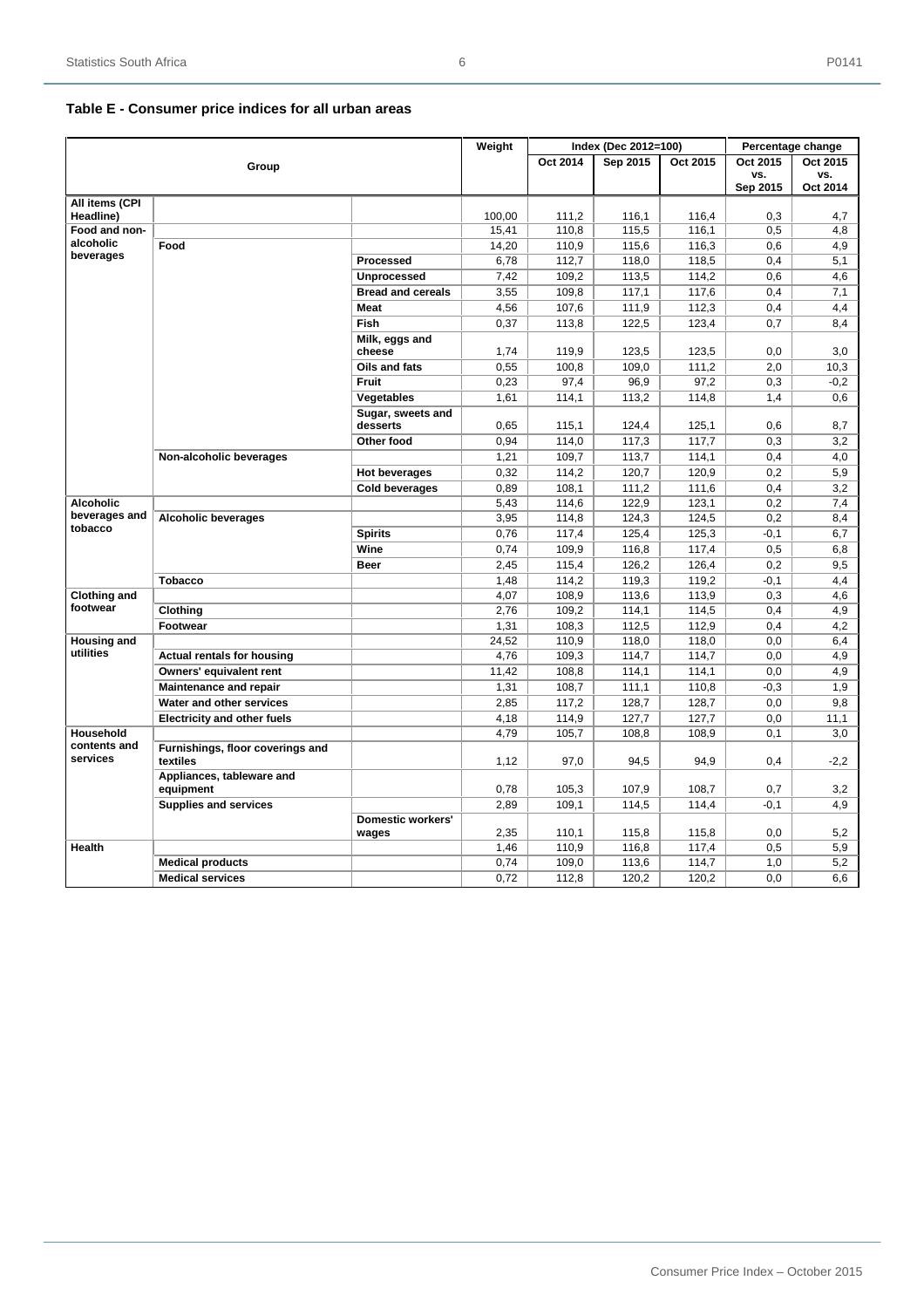|                       |                                                   |               | Weight |          | Index (Dec 2012=100) |          |                 | Percentage change |
|-----------------------|---------------------------------------------------|---------------|--------|----------|----------------------|----------|-----------------|-------------------|
|                       | Group                                             |               |        | Oct 2014 | Sep 2015             | Oct 2015 | Oct 2015        | Oct 2015          |
|                       |                                                   |               |        |          |                      |          | VS.<br>Sep 2015 | VS.<br>Oct 2014   |
| <b>Transport</b>      |                                                   |               | 16,43  | 111.2    | 110.0                | 110,5    | 0.5             | $-0,6$            |
|                       | <b>Purchase of vehicles</b>                       |               | 5,98   | 109,4    | 113,1                | 114,1    | 0,9             | 4,3               |
|                       | Private transport operation                       |               | 7.25   | 112.6    | 106.3                | 106.4    | 0.1             | $-5,5$            |
|                       |                                                   | Petrol        | 5,68   | 113.7    | 104,5                | 104,6    | 0,1             | $-8,0$            |
|                       |                                                   | Other running |        |          |                      |          |                 |                   |
|                       |                                                   | costs         | 1.57   | 108.7    | 112.6                | 112.7    | 0.1             | 3,7               |
|                       | <b>Public transport</b>                           |               | 3.20   | 111,3    | 112,8                | 113,2    | 0,4             | 1,7               |
| Communication         |                                                   |               | 2,63   | 100,3    | 99,7                 | 99,6     | $-0,1$          | $-0,7$            |
|                       | Postal services and<br>telecommunication services |               | 2,50   | 101,6    | 101,4                | 101,4    | 0,0             | $-0,2$            |
|                       | <b>Telecommunication equipment</b>                |               | 0.13   | 77.8     | 68.7                 | 68.1     | $-0.9$          | $-12,5$           |
| <b>Recreation and</b> |                                                   |               | 4,09   | 105,6    | 108,0                | 108,7    | 0,6             | 2,9               |
| culture               | <b>Recreational equipment</b>                     |               | 1.59   | 101.0    | 101,6                | 101.7    | 0,1             | 0,7               |
|                       | <b>Recreational and cultural services</b>         |               | 1,72   | 105,2    | 107,5                | 108,4    | 0,8             | 3,0               |
|                       | Books, newspapers and stationery                  |               | 0.57   | 115.8    | 125.7                | 126.7    | 0.8             | 9,4               |
|                       | Package holidays                                  |               | 0.21   | 115.9    | 113.7                | 115,4    | 1,5             | $-0,4$            |
| <b>Education</b>      |                                                   |               | 2,95   | 118,5    | 129,5                | 129,5    | 0,0             | 9,3               |
|                       | <b>Primary and secondary</b>                      |               | 1.72   | 118.1    | 128.7                | 128.7    | 0,0             | 9,0               |
|                       | <b>Tertiary</b>                                   |               | 1.23   | 119.0    | 130.7                | 130.7    | 0,0             | 9,8               |
| <b>Restaurants</b>    |                                                   |               | 3,50   | 114,8    | 120,1                | 120,8    | 0,6             | 5,2               |
| and hotels            | <b>Restaurants</b>                                |               | 2,54   | 113.9    | 120,6                | 121.1    | 0,4             | 6,3               |
|                       | <b>Hotels</b>                                     |               | 0.96   | 117.4    | 118.9                | 120.0    | 0,9             | 2,2               |
| <b>Miscellaneous</b>  |                                                   |               | 14,72  | 114,4    | 122,3                | 122,4    | 0,1             | 7,0               |
| goods and<br>services | Personal care                                     |               | 2,29   | 110.9    | 116,2                | 116,4    | 0,2             | 5,0               |
|                       | Insurance                                         |               | 9,92   | 116,6    | 126,0                | 126,0    | 0,0             | 8,1               |
|                       | <b>Financial services</b>                         |               | 1,20   | 110,2    | 116,2                | 116,2    | 0,0             | 5,4               |
|                       | Other goods and services                          |               | 1,31   | 107,9    | 110,5                | 110.9    | 0.4             | 2,8               |

# **Table E - Consumer price indices for all urban areas (concluded)**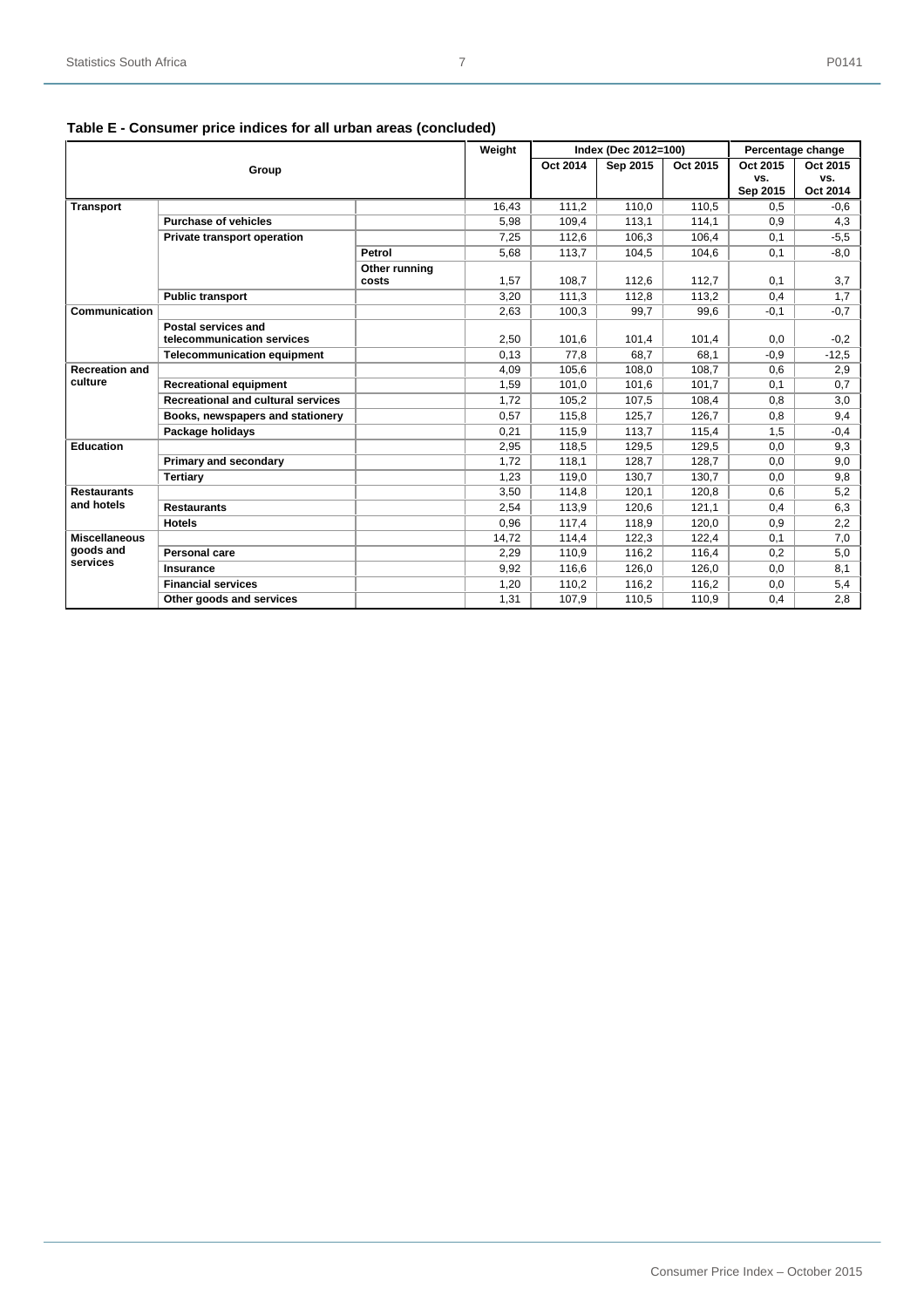# **Table F – Survey schedule for non-monthly surveys**

| Quarterly                                                          |                                                                                        |
|--------------------------------------------------------------------|----------------------------------------------------------------------------------------|
|                                                                    | Gymnasium fees (Recreation and culture)                                                |
| January, April, July, October                                      | Funeral expenses, funeral policies, gravestone maintenance<br>(Miscellaneous)          |
| February, May, August, November                                    | Private-sector hospitals (Health)                                                      |
|                                                                    | Actual rentals for housing, owners' equivalent rent (Housing and<br>utilities)         |
| March, June, September, December                                   | Domestic workers' wages (Household contents and services)                              |
|                                                                    | Taxi fares, train fares (Transport)                                                    |
|                                                                    | Motor vehicle insurance (Miscellaneous)                                                |
| <b>Biannual</b>                                                    |                                                                                        |
| January, July                                                      | Building insurance, household content insurance (Miscellaneous)                        |
| February, April                                                    | Medical aid (Miscellaneous)                                                            |
| April, October                                                     | Television licences (Recreation and culture)                                           |
| May, November                                                      | Electricians, plumbers (Housing and utilities)                                         |
| July, August                                                       | Municipal charges for water, property rates and electricity (Housing<br>and utilities) |
| Annual                                                             |                                                                                        |
|                                                                    | Post box rental (Communication)                                                        |
| January                                                            | Lotto tickets (Recreation and culture)                                                 |
|                                                                    | Private-sector doctors and dentists (Health)                                           |
| February                                                           | Rugby tickets (Recreation and culture)                                                 |
|                                                                    | School and university tuition fees (Education)                                         |
|                                                                    | Toll fees (Transport)                                                                  |
| March                                                              | University boarding fees (Restaurants and hotels)                                      |
|                                                                    | Crèche fees (Miscellaneous)                                                            |
|                                                                    | Public-sector hospitals and doctors (Health)                                           |
| April                                                              | Stamps (Communication)                                                                 |
| October                                                            | Cricket tickets (Recreation and culture)                                               |
| <b>Other</b>                                                       |                                                                                        |
| January, March, April, June, July,<br>September, October, December | Local bus fares (Transport)                                                            |

Additional surveys are conducted for these items when Stats SA is aware of significant price changes outside regular survey months.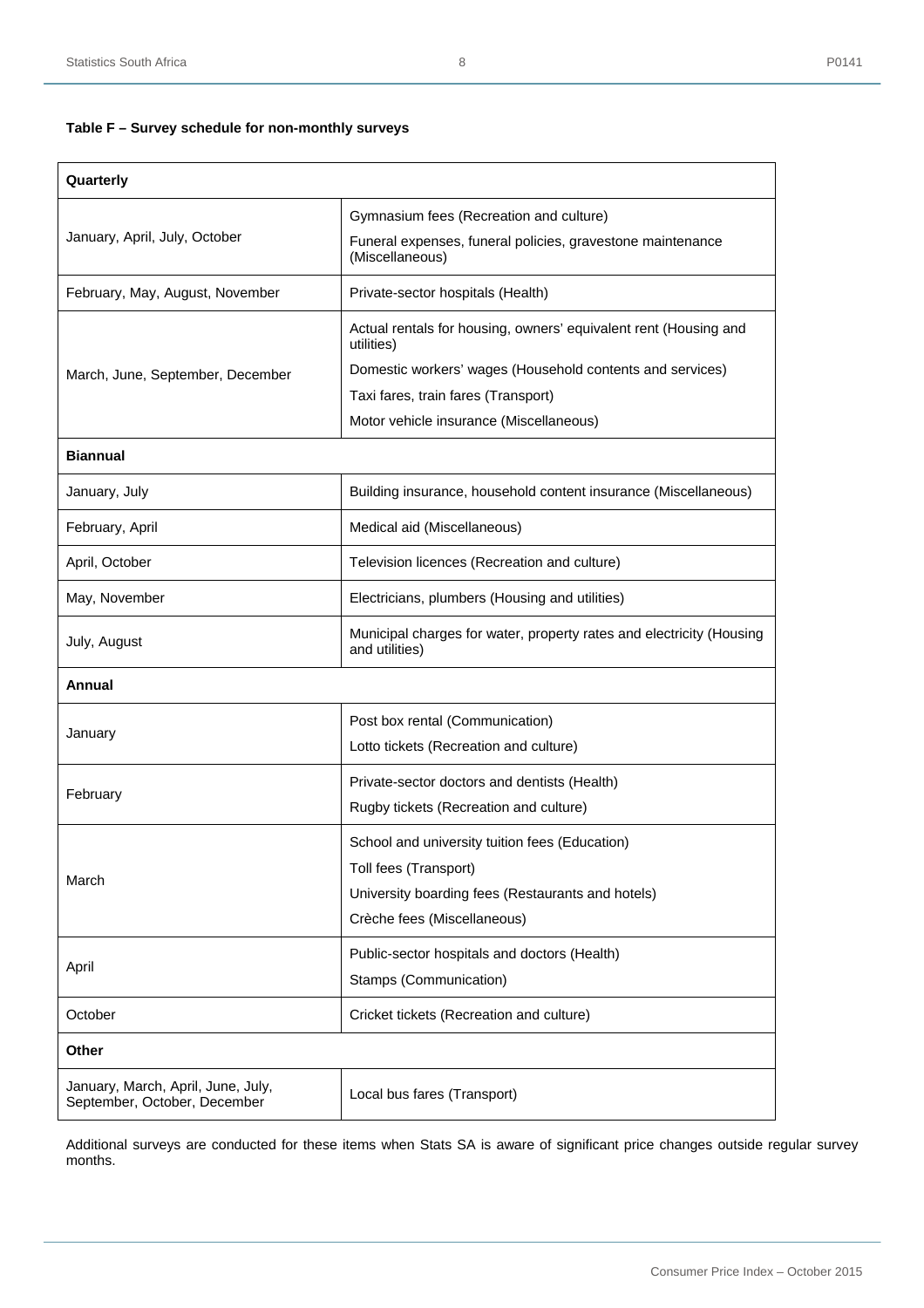# **GLOSSARY**

A complete set of definitions is available in the methods and sources document on the Stats SA website http://www.statssa.gov.za

| <b>Annual inflation rate</b>       | The annual inflation rate is the change in the index of the relevant month of the<br>current year compared with the index of the same month in the previous year<br>expressed as a percentage.                                                                                                                                                                                                                                                                                                                                                                                                                                                               |
|------------------------------------|--------------------------------------------------------------------------------------------------------------------------------------------------------------------------------------------------------------------------------------------------------------------------------------------------------------------------------------------------------------------------------------------------------------------------------------------------------------------------------------------------------------------------------------------------------------------------------------------------------------------------------------------------------------|
| Annual percentage change           | The annual percentage change is the change in the index of the relevant<br>month of the current year compared with the index of the same month in the<br>previous year expressed as a percentage.                                                                                                                                                                                                                                                                                                                                                                                                                                                            |
| Average annual inflation rate      | The average annual inflation rate is the change in the average index of one<br>year compared with the average index of the previous year expressed as a<br>percentage.                                                                                                                                                                                                                                                                                                                                                                                                                                                                                       |
| Average annual percentage change   | The average annual percentage change is the change in the average index of<br>one year compared with the average index of the previous year expressed as a<br>percentage.                                                                                                                                                                                                                                                                                                                                                                                                                                                                                    |
| <b>CPI</b> for administered prices | An administered price is defined as the price of a product which is set<br>consciously by an individual producer or group of producers and/or any price<br>which can be determined or influenced by government, either directly or<br>through a government agency/institution without reference to market forces.<br>Products and services included are assessment rates, sanitary fees, refuse<br>removal, water, electricity, paraffin, petrol, public transport - trains, motor<br>licences, motor registration, telephone fees, postage, cell calls, television<br>licence, school fees, university/technicons/colleges and university boarding<br>fees. |
| <b>CPI for regulated prices</b>    | Regulated prices are those administered prices that are monitored and<br>controlled by government policy. To this end, price regulation does not<br>necessarily imply the presence of an economic regulator, but the restriction on<br>the extent to which prices in August vary, depending on government's policy<br>objective. Products and services included are water, electricity, paraffin, petrol,<br>telephone fees, postage and cell calls.                                                                                                                                                                                                         |
| CPI per expenditure quintile       | quintile 1 - up to R 21 399;<br>quintile 2 - R 21 400 up to R 35 750;<br>quintile 3 - R 35 751 up to R 61 624;<br>quintile 4 - R 61 625 up to R 142 083; and<br>quintile 5 - R 142 084 and more.                                                                                                                                                                                                                                                                                                                                                                                                                                                             |
| <b>Inflation rate</b>              | The inflation rate is the change in the CPI for all items of the relevant month of<br>the current year compared with the CPI for all items of the same month in the<br>previous year expressed as a percentage.                                                                                                                                                                                                                                                                                                                                                                                                                                              |
| Monthly percentage change          | The monthly percentage change is the change in the index of the relevant<br>month compared with the index of the previous month expressed as a<br>percentage.                                                                                                                                                                                                                                                                                                                                                                                                                                                                                                |